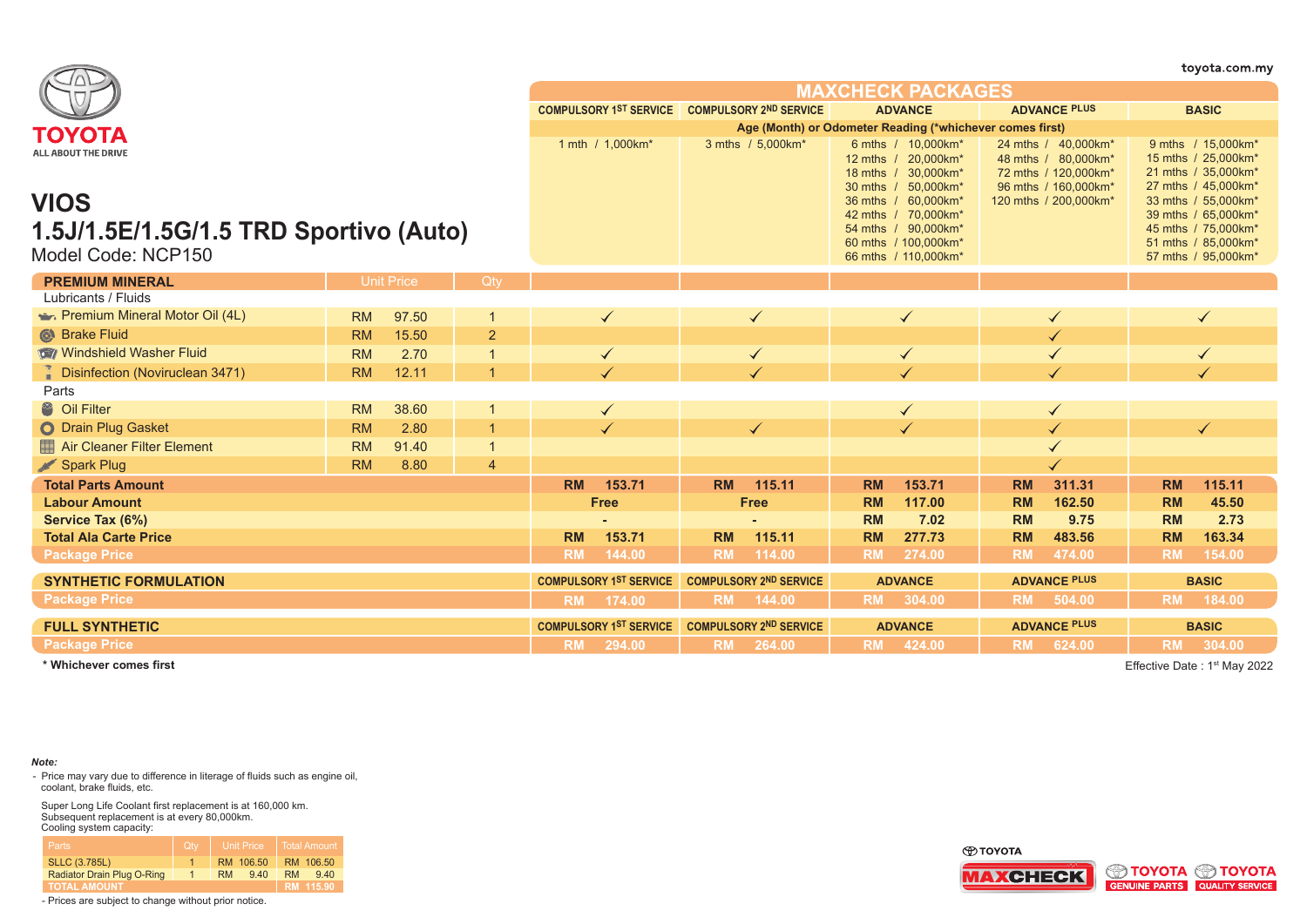|                                                                 |           |                   |                         |                               |                                               |                               |                                                          |                |                                                                                                                                                                                                              |                     |                                                                                                                     |           | toyota.com.my                                                                                                                                                                                              |
|-----------------------------------------------------------------|-----------|-------------------|-------------------------|-------------------------------|-----------------------------------------------|-------------------------------|----------------------------------------------------------|----------------|--------------------------------------------------------------------------------------------------------------------------------------------------------------------------------------------------------------|---------------------|---------------------------------------------------------------------------------------------------------------------|-----------|------------------------------------------------------------------------------------------------------------------------------------------------------------------------------------------------------------|
|                                                                 |           |                   |                         |                               |                                               |                               |                                                          |                | <b>MAXCHECK PACKAGES</b>                                                                                                                                                                                     |                     |                                                                                                                     |           |                                                                                                                                                                                                            |
|                                                                 |           |                   |                         |                               | COMPULSORY 1ST SERVICE COMPULSORY 2ND SERVICE |                               |                                                          |                | <b>ADVANCE</b>                                                                                                                                                                                               |                     | <b>ADVANCE PLUS</b>                                                                                                 |           | <b>BASIC</b>                                                                                                                                                                                               |
| ΤΟΥΟΤΑ                                                          |           |                   |                         |                               |                                               |                               | Age (Month) or Odometer Reading (*whichever comes first) |                |                                                                                                                                                                                                              |                     |                                                                                                                     |           |                                                                                                                                                                                                            |
| ALL ABOUT THE DRIVE<br>VIOS 1.5J (Manual)<br>Model Code: NCP150 |           |                   |                         |                               | 1 mth / 1.000km*                              |                               | 3 mths / 5,000km*                                        |                | 6 mths / 10,000km*<br>12 mths / 20,000km*<br>18 mths / 30,000km*<br>30 mths / 50,000km*<br>36 mths / 60,000km*<br>42 mths / 70.000km*<br>54 mths / 90,000km*<br>60 mths / 100,000km*<br>66 mths / 110,000km* |                     | 24 mths / 40,000km*<br>48 mths / 80,000km*<br>72 mths / 120,000km*<br>96 mths / 160,000km*<br>120 mths / 200,000km* |           | 9 mths / 15,000km*<br>15 mths / 25,000km*<br>21 mths / 35,000km*<br>27 mths / 45,000km*<br>33 mths / 55,000km*<br>39 mths / 65,000km*<br>45 mths / 75,000km*<br>51 mths / 85,000km*<br>57 mths / 95,000km* |
| <b>PREMIUM MINERAL</b>                                          |           | <b>Unit Price</b> | Qty                     |                               |                                               |                               |                                                          |                |                                                                                                                                                                                                              |                     |                                                                                                                     |           |                                                                                                                                                                                                            |
| Lubricants / Fluids                                             |           |                   |                         |                               |                                               |                               |                                                          |                |                                                                                                                                                                                                              |                     |                                                                                                                     |           |                                                                                                                                                                                                            |
| Premium Mineral Motor Oil (4L)                                  | <b>RM</b> | 97.50             |                         |                               | $\checkmark$                                  |                               | $\checkmark$                                             |                | ✓                                                                                                                                                                                                            |                     |                                                                                                                     |           | $\checkmark$                                                                                                                                                                                               |
| <sup>O</sup> Brake Fluid                                        | <b>RM</b> | 15.50             | $\overline{2}$          |                               |                                               |                               |                                                          |                |                                                                                                                                                                                                              |                     |                                                                                                                     |           |                                                                                                                                                                                                            |
| <b>B</b> Manual Transmission Gear Oil                           | <b>RM</b> | 25.90             | $\overline{2}$          |                               |                                               |                               |                                                          |                |                                                                                                                                                                                                              |                     |                                                                                                                     |           |                                                                                                                                                                                                            |
| <b>Windshield Washer Fluid</b>                                  | <b>RM</b> | 2.70              |                         |                               | ✔                                             |                               | ✓                                                        |                |                                                                                                                                                                                                              |                     |                                                                                                                     |           |                                                                                                                                                                                                            |
| <b>Disinfection (Noviruclean 3471)</b>                          | <b>RM</b> | 12.11             | $\overline{1}$          |                               |                                               |                               |                                                          |                |                                                                                                                                                                                                              |                     |                                                                                                                     |           |                                                                                                                                                                                                            |
| Parts                                                           |           |                   |                         |                               |                                               |                               |                                                          |                |                                                                                                                                                                                                              |                     |                                                                                                                     |           |                                                                                                                                                                                                            |
| <sup>8</sup> Oil Filter                                         | <b>RM</b> | 38.60             |                         |                               | ✔                                             |                               |                                                          |                | ✓                                                                                                                                                                                                            |                     |                                                                                                                     |           |                                                                                                                                                                                                            |
| O Drain Plug Gasket                                             | <b>RM</b> | 2.80              | $\overline{\mathbf{1}}$ |                               |                                               |                               | ✓                                                        |                |                                                                                                                                                                                                              |                     |                                                                                                                     |           |                                                                                                                                                                                                            |
| <b>O</b> Gasket, Drain Plug (Manual Transmission)               | <b>RM</b> | 3.20              | $\overline{2}$          |                               |                                               |                               |                                                          |                |                                                                                                                                                                                                              |                     |                                                                                                                     |           |                                                                                                                                                                                                            |
| Air Cleaner Filter Element                                      | <b>RM</b> | 91.40             | $\overline{1}$          |                               |                                               |                               |                                                          |                |                                                                                                                                                                                                              |                     |                                                                                                                     |           |                                                                                                                                                                                                            |
| Spark Plug                                                      | <b>RM</b> | 8.80              | $\overline{4}$          |                               |                                               |                               |                                                          |                |                                                                                                                                                                                                              |                     |                                                                                                                     |           |                                                                                                                                                                                                            |
| <b>Total Parts Amount</b>                                       |           |                   |                         | <b>RM</b>                     | 153.71                                        | <b>RM</b>                     | 115.11                                                   | <b>RM</b>      | 153.71                                                                                                                                                                                                       | <b>RM</b>           | 369.51                                                                                                              | <b>RM</b> | 115.11                                                                                                                                                                                                     |
| <b>Labour Amount</b>                                            |           |                   |                         |                               | Free                                          |                               | <b>Free</b>                                              | <b>RM</b>      | 117.00                                                                                                                                                                                                       | <b>RM</b>           | 162.50                                                                                                              | <b>RM</b> | 45.50                                                                                                                                                                                                      |
| Service Tax (6%)                                                |           |                   |                         |                               |                                               |                               |                                                          | <b>RM</b>      | 7.02                                                                                                                                                                                                         | <b>RM</b>           | 9.75                                                                                                                | <b>RM</b> | 2.73                                                                                                                                                                                                       |
| <b>Total Ala Carte Price</b>                                    |           |                   |                         | <b>RM</b>                     | 153.71                                        | <b>RM</b>                     | 115.11                                                   | <b>RM</b>      | 277.73                                                                                                                                                                                                       | <b>RM</b>           | 541.76                                                                                                              | <b>RM</b> | 163.34                                                                                                                                                                                                     |
| <b>Package Price</b>                                            |           |                   |                         | <b>RM</b>                     | 144.00                                        | <b>RM</b>                     | 114.00                                                   | <b>RM</b>      | 274.00                                                                                                                                                                                                       | <b>RM</b>           | 534.00                                                                                                              | <b>RM</b> | 154.00                                                                                                                                                                                                     |
| <b>SYNTHETIC FORMULATION</b>                                    |           |                   |                         |                               | <b>COMPULSORY 1ST SERVICE</b>                 |                               | <b>COMPULSORY 2ND SERVICE</b>                            |                | <b>ADVANCE</b>                                                                                                                                                                                               |                     | <b>ADVANCE PLUS</b>                                                                                                 |           | <b>BASIC</b>                                                                                                                                                                                               |
| <b>Package Price</b>                                            |           |                   |                         | <b>RM</b>                     | 174.00                                        |                               | RM 144.00                                                |                | RM 304.00                                                                                                                                                                                                    |                     | RM 564.00                                                                                                           |           | RM 184.00                                                                                                                                                                                                  |
| <b>FULL SYNTHETIC</b>                                           |           |                   |                         | <b>COMPULSORY 1ST SERVICE</b> |                                               | <b>COMPULSORY 2ND SERVICE</b> |                                                          | <b>ADVANCE</b> |                                                                                                                                                                                                              | <b>ADVANCE PLUS</b> |                                                                                                                     |           | <b>BASIC</b>                                                                                                                                                                                               |
| <b>Package Price</b>                                            |           |                   |                         |                               | RM 294.00                                     |                               | RM 264.00                                                |                | RM 424.00                                                                                                                                                                                                    |                     | RM 684.00                                                                                                           |           | RM 304.00                                                                                                                                                                                                  |
|                                                                 |           |                   |                         |                               |                                               |                               |                                                          |                |                                                                                                                                                                                                              |                     |                                                                                                                     |           |                                                                                                                                                                                                            |

Effective Date: 1<sup>st</sup> May 2022

## *Note:*

- Price may vary due to difference in literage of fluids such as engine oil, coolant, brake fluids, etc.

Super Long Life Coolant first replacement is at 160,000 km. Subsequent replacement is at every 80,000km. Cooling system capacity:

| Parts                      | <b>Qtv</b> | <b>Unit Price</b> | <b>Total Amount</b> |
|----------------------------|------------|-------------------|---------------------|
| <b>SLLC (3.785L)</b>       |            | RM 106.50         | RM 106.50           |
| Radiator Drain Plug O-Ring |            | 9.40<br><b>RM</b> | RM.<br>9,40         |
| <b>TOTAL AMOUNT</b>        |            |                   | RM 115.90           |



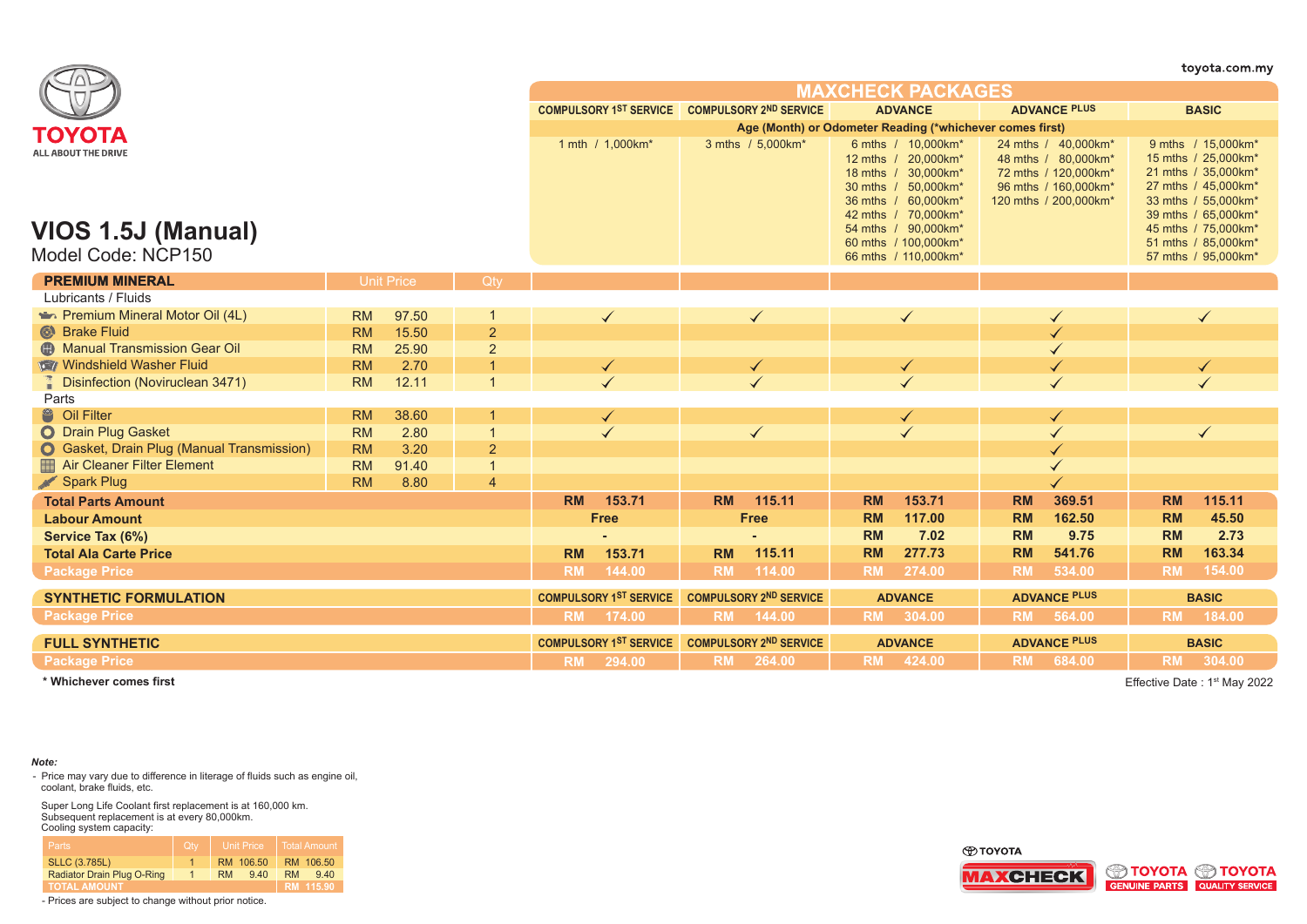| ΤΟΥΟΤΑ<br>1 mth / 1,000km*                                                             | COMPULSORY 1ST SERVICE COMPULSORY 2ND SERVICE<br>3 mths / 5,000km* | <b>MAXCHECK PACKAGES</b><br><b>ADVANCE</b>                                                                        | <b>ADVANCE PLUS</b>                                                                        | <b>BASIC</b>                                                                                                    |  |  |  |
|----------------------------------------------------------------------------------------|--------------------------------------------------------------------|-------------------------------------------------------------------------------------------------------------------|--------------------------------------------------------------------------------------------|-----------------------------------------------------------------------------------------------------------------|--|--|--|
|                                                                                        |                                                                    |                                                                                                                   |                                                                                            |                                                                                                                 |  |  |  |
|                                                                                        |                                                                    | Age (Month) or Odometer Reading (*whichever comes first)                                                          |                                                                                            |                                                                                                                 |  |  |  |
|                                                                                        |                                                                    |                                                                                                                   |                                                                                            |                                                                                                                 |  |  |  |
| ALL ABOUT THE DRIVE                                                                    |                                                                    | 6 mths / 10,000km*<br>12 mths / 20,000km*<br>18 mths / 30.000km*<br>30 mths / 50.000 km*                          | 24 mths / 40,000km*<br>48 mths / 80,000km*<br>72 mths / 120,000km*<br>96 mths / 160,000km* | 9 mths / 15,000km*<br>15 mths / 25,000km*<br>21 mths / 35,000km*<br>27 mths / 45,000km*                         |  |  |  |
| VIOS 1.5J/1.5E/1.5G/1.5G-Limited/<br>1.5S/1.5 TRD Sportivo (Auto)<br>Model Code: NCP93 |                                                                    | 36 mths / 60,000km*<br>42 mths / 70,000km*<br>54 mths / 90,000km*<br>60 mths / 100.000km*<br>66 mths / 110,000km* | 120 mths / 200,000km*                                                                      | 33 mths / 55,000km*<br>39 mths / 65,000km*<br>45 mths / 75,000km*<br>51 mths / 85,000km*<br>57 mths / 95,000km* |  |  |  |
| <b>PREMIUM MINERAL</b><br><b>Unit Price</b><br>Qtv                                     |                                                                    |                                                                                                                   |                                                                                            |                                                                                                                 |  |  |  |
| Lubricants / Fluids                                                                    |                                                                    |                                                                                                                   |                                                                                            |                                                                                                                 |  |  |  |
| Premium Mineral Motor Oil (4L)<br><b>RM</b><br>97.50<br>$\checkmark$                   | $\checkmark$                                                       | $\checkmark$                                                                                                      |                                                                                            | $\checkmark$                                                                                                    |  |  |  |
| Strake Fluid<br>15.50<br>2<br><b>RM</b>                                                |                                                                    |                                                                                                                   |                                                                                            |                                                                                                                 |  |  |  |
| Windshield Washer Fluid<br><b>RM</b><br>2.70<br>$\overline{1}$<br>$\checkmark$         |                                                                    | $\checkmark$                                                                                                      |                                                                                            |                                                                                                                 |  |  |  |
| <b>Disinfection (Noviruclean 3471)</b><br><b>RM</b><br>12.11<br>$\overline{1}$         |                                                                    |                                                                                                                   |                                                                                            |                                                                                                                 |  |  |  |
| Parts                                                                                  |                                                                    |                                                                                                                   |                                                                                            |                                                                                                                 |  |  |  |
| <sup>8</sup> Oil Filter<br>38.60<br><b>RM</b><br>-1                                    |                                                                    |                                                                                                                   |                                                                                            |                                                                                                                 |  |  |  |
| O Drain Plug Gasket<br>2.80<br>$\overline{1}$<br><b>RM</b>                             | $\checkmark$                                                       | $\checkmark$                                                                                                      |                                                                                            |                                                                                                                 |  |  |  |
| Air Cleaner Filter Element<br>99.70<br><b>RM</b><br>$\overline{1}$                     |                                                                    |                                                                                                                   |                                                                                            |                                                                                                                 |  |  |  |
| Spark Plug<br><b>RM</b><br>8.80<br>$\overline{4}$                                      |                                                                    |                                                                                                                   |                                                                                            |                                                                                                                 |  |  |  |
| <b>RM</b><br>153.71<br><b>Total Parts Amount</b>                                       | 115.11<br><b>RM</b>                                                | 153.71<br><b>RM</b>                                                                                               | 319.61<br><b>RM</b>                                                                        | 115.11<br><b>RM</b>                                                                                             |  |  |  |
| <b>Labour Amount</b><br><b>Free</b>                                                    | <b>Free</b>                                                        | <b>RM</b><br>117.00                                                                                               | <b>RM</b><br>156.00                                                                        | <b>RM</b><br>45.50                                                                                              |  |  |  |
| Service Tax (6%)                                                                       |                                                                    | <b>RM</b><br>7.02                                                                                                 | 9.36<br><b>RM</b>                                                                          | <b>RM</b><br>2.73                                                                                               |  |  |  |
| <b>Total Ala Carte Price</b><br><b>RM</b><br>153.71                                    | 115.11<br><b>RM</b>                                                | <b>RM</b><br>277.73                                                                                               | <b>RM</b><br>484.97                                                                        | <b>RM</b><br>163.34                                                                                             |  |  |  |
| <b>RM</b><br>144.00<br><b>Package Price</b>                                            | <b>RM</b><br>114.00                                                | <b>RM</b><br>274.00                                                                                               | 474.00<br><b>RM</b>                                                                        | 154.00<br><b>RM</b>                                                                                             |  |  |  |
| <b>COMPULSORY 1ST SERVICE</b><br><b>SYNTHETIC FORMULATION</b>                          | <b>COMPULSORY 2ND SERVICE</b>                                      | <b>ADVANCE</b>                                                                                                    | <b>ADVANCE PLUS</b>                                                                        | <b>BASIC</b>                                                                                                    |  |  |  |
| <b>Package Price</b><br><b>RM</b><br>174.00                                            | <b>RM</b><br>144.00                                                | RM 304.00                                                                                                         | <b>RM</b><br>504.00                                                                        | <b>RM</b><br>184.00                                                                                             |  |  |  |
| <b>COMPULSORY 1ST SERVICE</b><br><b>FULL SYNTHETIC</b>                                 | <b>COMPULSORY 2ND SERVICE</b>                                      | <b>ADVANCE</b>                                                                                                    | <b>ADVANCE PLUS</b>                                                                        | <b>BASIC</b>                                                                                                    |  |  |  |
| <b>Package Price</b><br>RM 294.00                                                      | RM 264.00                                                          | RM 424.00                                                                                                         | RM 634.00                                                                                  | RM 304.00                                                                                                       |  |  |  |

Effective Date: 1<sup>st</sup> May 2022

# *Note:*

- Price may vary due to difference in literage of fluids such as engine oil, coolant, brake fluids, etc.

Super Long Life Coolant first replacement is at 160,000 km. Subsequent replacement is at every 80,000km. Cooling system capacity:

| <b>Parts</b>               | Qtv |           | <b>Unit Price</b> |     | Total Amount |
|----------------------------|-----|-----------|-------------------|-----|--------------|
| <b>SLLC (3.785L)</b>       |     |           | RM 106.50         |     | RM 106.50    |
| Radiator Drain Plug O-Ring |     | <b>RM</b> | 9.40              | RM. | 940          |
| <b>TOTAL AMOUNT</b>        |     |           |                   |     | RM 115.90    |



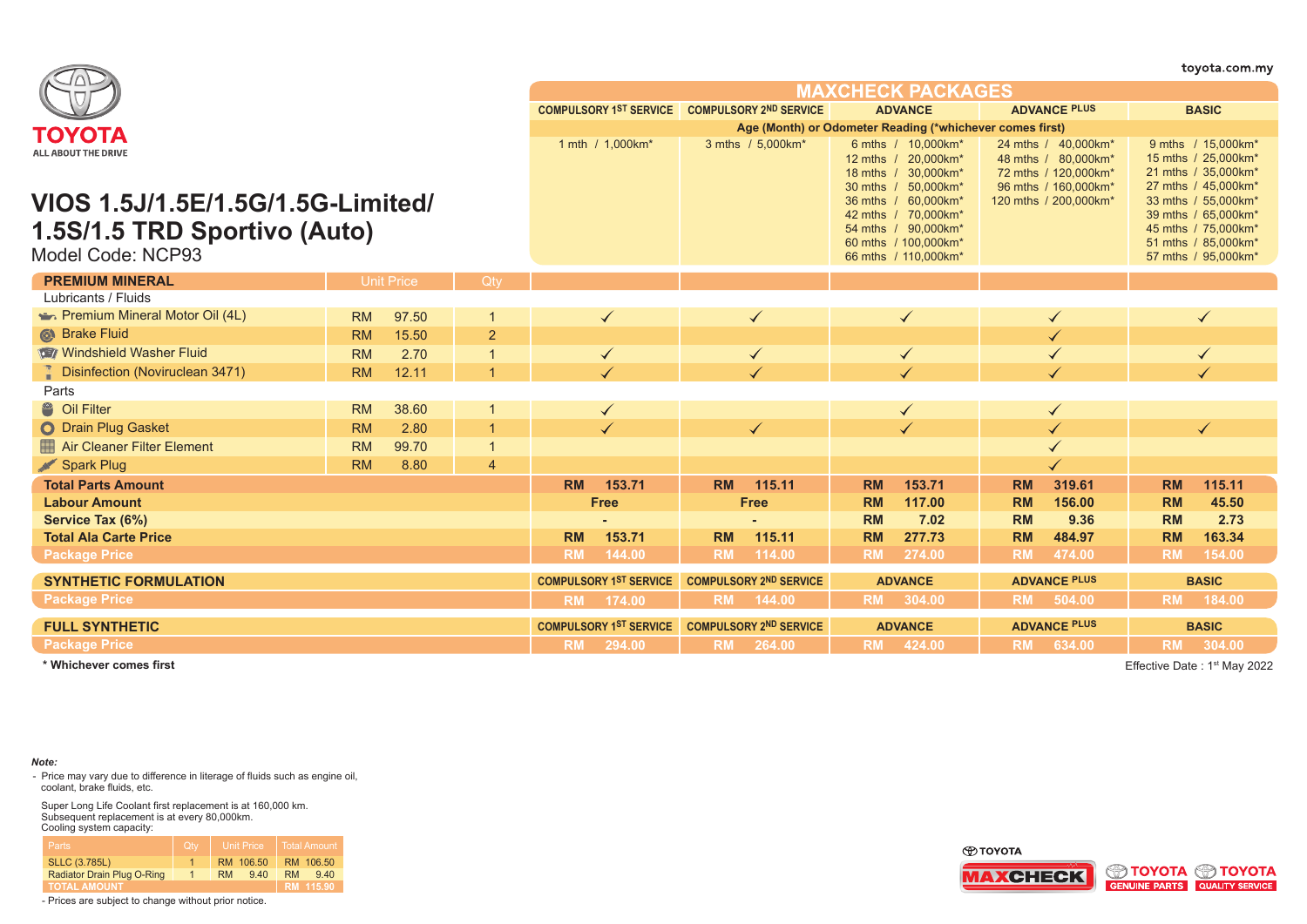|                                                                |           |                   |                |                               |                                               |                   |                                                          |                    |                                                                                                                                                                                        |                     |                                                                                                                     |           | toyota.com.my                                                                                                                                                                                              |
|----------------------------------------------------------------|-----------|-------------------|----------------|-------------------------------|-----------------------------------------------|-------------------|----------------------------------------------------------|--------------------|----------------------------------------------------------------------------------------------------------------------------------------------------------------------------------------|---------------------|---------------------------------------------------------------------------------------------------------------------|-----------|------------------------------------------------------------------------------------------------------------------------------------------------------------------------------------------------------------|
|                                                                |           |                   |                |                               |                                               |                   |                                                          |                    | <b>MAXCHECK PACKAGES</b>                                                                                                                                                               |                     |                                                                                                                     |           |                                                                                                                                                                                                            |
|                                                                |           |                   |                |                               | COMPULSORY 1ST SERVICE COMPULSORY 2ND SERVICE |                   |                                                          |                    | <b>ADVANCE</b>                                                                                                                                                                         |                     | <b>ADVANCE PLUS</b>                                                                                                 |           | <b>BASIC</b>                                                                                                                                                                                               |
| ΤΟΥΟΤΑ                                                         |           |                   |                |                               |                                               |                   | Age (Month) or Odometer Reading (*whichever comes first) |                    |                                                                                                                                                                                        |                     |                                                                                                                     |           |                                                                                                                                                                                                            |
| ALL ABOUT THE DRIVE<br>VIOS 1.5J (Manual)<br>Model Code: NCP93 |           |                   |                | 1 mth / 1,000km*              |                                               | 3 mths / 5,000km* |                                                          | 6 mths / 10,000km* | 12 mths / 20,000km*<br>18 mths / 30,000km*<br>30 mths / 50,000km*<br>36 mths / 60,000km*<br>42 mths / 70.000km*<br>54 mths / 90,000km*<br>60 mths / 100,000km*<br>66 mths / 110,000km* |                     | 24 mths / 40,000km*<br>48 mths / 80,000km*<br>72 mths / 120,000km*<br>96 mths / 160,000km*<br>120 mths / 200,000km* |           | 9 mths / 15,000km*<br>15 mths / 25,000km*<br>21 mths / 35,000km*<br>27 mths / 45,000km*<br>33 mths / 55,000km*<br>39 mths / 65,000km*<br>45 mths / 75,000km*<br>51 mths / 85,000km*<br>57 mths / 95,000km* |
| <b>PREMIUM MINERAL</b>                                         |           | <b>Unit Price</b> | Qty            |                               |                                               |                   |                                                          |                    |                                                                                                                                                                                        |                     |                                                                                                                     |           |                                                                                                                                                                                                            |
| Lubricants / Fluids                                            |           |                   |                |                               |                                               |                   |                                                          |                    |                                                                                                                                                                                        |                     |                                                                                                                     |           |                                                                                                                                                                                                            |
| Premium Mineral Motor Oil (4L)                                 | <b>RM</b> | 97.50             |                |                               | $\checkmark$                                  |                   | $\checkmark$                                             |                    | $\checkmark$                                                                                                                                                                           |                     |                                                                                                                     |           | $\checkmark$                                                                                                                                                                                               |
| <b>CD</b> Manual Transmission Gear Oil                         | <b>RM</b> | 25.90             | $\overline{2}$ |                               |                                               |                   |                                                          |                    |                                                                                                                                                                                        |                     |                                                                                                                     |           |                                                                                                                                                                                                            |
| <sup>©</sup> Brake Fluid                                       | <b>RM</b> | 15.50             | $\overline{2}$ |                               |                                               |                   |                                                          |                    |                                                                                                                                                                                        |                     |                                                                                                                     |           |                                                                                                                                                                                                            |
| Windshield Washer Fluid                                        | <b>RM</b> | 2.70              |                |                               | $\checkmark$                                  |                   |                                                          |                    | ✔                                                                                                                                                                                      |                     |                                                                                                                     |           |                                                                                                                                                                                                            |
| <b>Disinfection (Noviruclean 3471)</b>                         | <b>RM</b> | 12.11             | $\overline{1}$ |                               |                                               |                   |                                                          |                    |                                                                                                                                                                                        |                     |                                                                                                                     |           |                                                                                                                                                                                                            |
| Parts                                                          |           |                   |                |                               |                                               |                   |                                                          |                    |                                                                                                                                                                                        |                     |                                                                                                                     |           |                                                                                                                                                                                                            |
| <sup>8</sup> Oil Filter                                        | <b>RM</b> | 38.60             | -1             |                               | ✔                                             |                   |                                                          |                    | ✔                                                                                                                                                                                      |                     |                                                                                                                     |           |                                                                                                                                                                                                            |
| O Drain Plug Gasket                                            | <b>RM</b> | 2.80              | $\overline{1}$ |                               |                                               |                   | ✓                                                        |                    |                                                                                                                                                                                        |                     |                                                                                                                     |           | ✓                                                                                                                                                                                                          |
| <b>O</b> Gasket, Drain Plug (Manual Transmission)              | <b>RM</b> | 3.20              | $\overline{2}$ |                               |                                               |                   |                                                          |                    |                                                                                                                                                                                        |                     |                                                                                                                     |           |                                                                                                                                                                                                            |
| Air Cleaner Filter Element                                     | <b>RM</b> | 99.70             | $\mathbf 1$    |                               |                                               |                   |                                                          |                    |                                                                                                                                                                                        |                     |                                                                                                                     |           |                                                                                                                                                                                                            |
| Spark Plug                                                     | <b>RM</b> | 8.80              | $\overline{4}$ |                               |                                               |                   |                                                          |                    |                                                                                                                                                                                        |                     |                                                                                                                     |           |                                                                                                                                                                                                            |
| <b>Total Parts Amount</b>                                      |           |                   |                | <b>RM</b>                     | 153.71                                        | <b>RM</b>         | 115.11                                                   | <b>RM</b>          | 153.71                                                                                                                                                                                 | <b>RM</b>           | 377.81                                                                                                              | <b>RM</b> | 115.11                                                                                                                                                                                                     |
| <b>Labour Amount</b>                                           |           |                   |                |                               | <b>Free</b>                                   |                   | <b>Free</b>                                              | <b>RM</b>          | 117.00                                                                                                                                                                                 | <b>RM</b>           | 156.00                                                                                                              | <b>RM</b> | 45.50                                                                                                                                                                                                      |
| Service Tax (6%)                                               |           |                   |                |                               |                                               |                   |                                                          | <b>RM</b>          | 7.02                                                                                                                                                                                   | <b>RM</b>           | 9.36                                                                                                                | <b>RM</b> | 2.73                                                                                                                                                                                                       |
| <b>Total Ala Carte Price</b>                                   |           |                   |                | <b>RM</b>                     | 153.71                                        | <b>RM</b>         | 115.11                                                   | <b>RM</b>          | 277.73                                                                                                                                                                                 | <b>RM</b>           | 543.17                                                                                                              | <b>RM</b> | 163.34                                                                                                                                                                                                     |
| <b>Package Price</b>                                           |           |                   |                | <b>RM</b>                     | 144.00                                        | <b>RM</b>         | 114.00                                                   | <b>RM</b>          | 274.00                                                                                                                                                                                 | <b>RM</b>           | 534.00                                                                                                              | <b>RM</b> | 154.00                                                                                                                                                                                                     |
| <b>SYNTHETIC FORMULATION</b>                                   |           |                   |                |                               | <b>COMPULSORY 1ST SERVICE</b>                 |                   | <b>COMPULSORY 2ND SERVICE</b>                            |                    | <b>ADVANCE</b>                                                                                                                                                                         |                     | <b>ADVANCE PLUS</b>                                                                                                 |           | <b>BASIC</b>                                                                                                                                                                                               |
| <b>Package Price</b>                                           |           |                   |                | <b>RM</b>                     | 174.00                                        |                   | RM 144.00                                                |                    | RM 304.00                                                                                                                                                                              |                     | RM 564.00                                                                                                           | <b>RM</b> | 184.00                                                                                                                                                                                                     |
| <b>FULL SYNTHETIC</b>                                          |           |                   |                | <b>COMPULSORY 1ST SERVICE</b> |                                               |                   | <b>COMPULSORY 2ND SERVICE</b>                            | <b>ADVANCE</b>     |                                                                                                                                                                                        | <b>ADVANCE PLUS</b> |                                                                                                                     |           | <b>BASIC</b>                                                                                                                                                                                               |
| <b>Package Price</b>                                           |           |                   |                |                               | RM 294.00                                     |                   | RM 264.00                                                |                    | RM 424.00                                                                                                                                                                              |                     | RM 684.00                                                                                                           | <b>RM</b> | 304.00                                                                                                                                                                                                     |
|                                                                |           |                   |                |                               |                                               |                   |                                                          |                    |                                                                                                                                                                                        |                     |                                                                                                                     |           |                                                                                                                                                                                                            |

Effective Date : 1st May 2022

## *Note:*

- Price may vary due to difference in literage of fluids such as engine oil, coolant, brake fluids, etc.

Super Long Life Coolant first replacement is at 160,000 km. Subsequent replacement is at every 80,000km. Cooling system capacity:

| Parts                      | <b>Qtv</b> | <b>Unit Price</b> | <b>Total Amount</b> |
|----------------------------|------------|-------------------|---------------------|
| <b>SLLC (3.785L)</b>       |            | RM 106.50         | RM 106.50           |
| Radiator Drain Plug O-Ring |            | 9.40<br><b>RM</b> | RM.<br>9,40         |
| <b>TOTAL AMOUNT</b>        |            |                   | RM 115.90           |



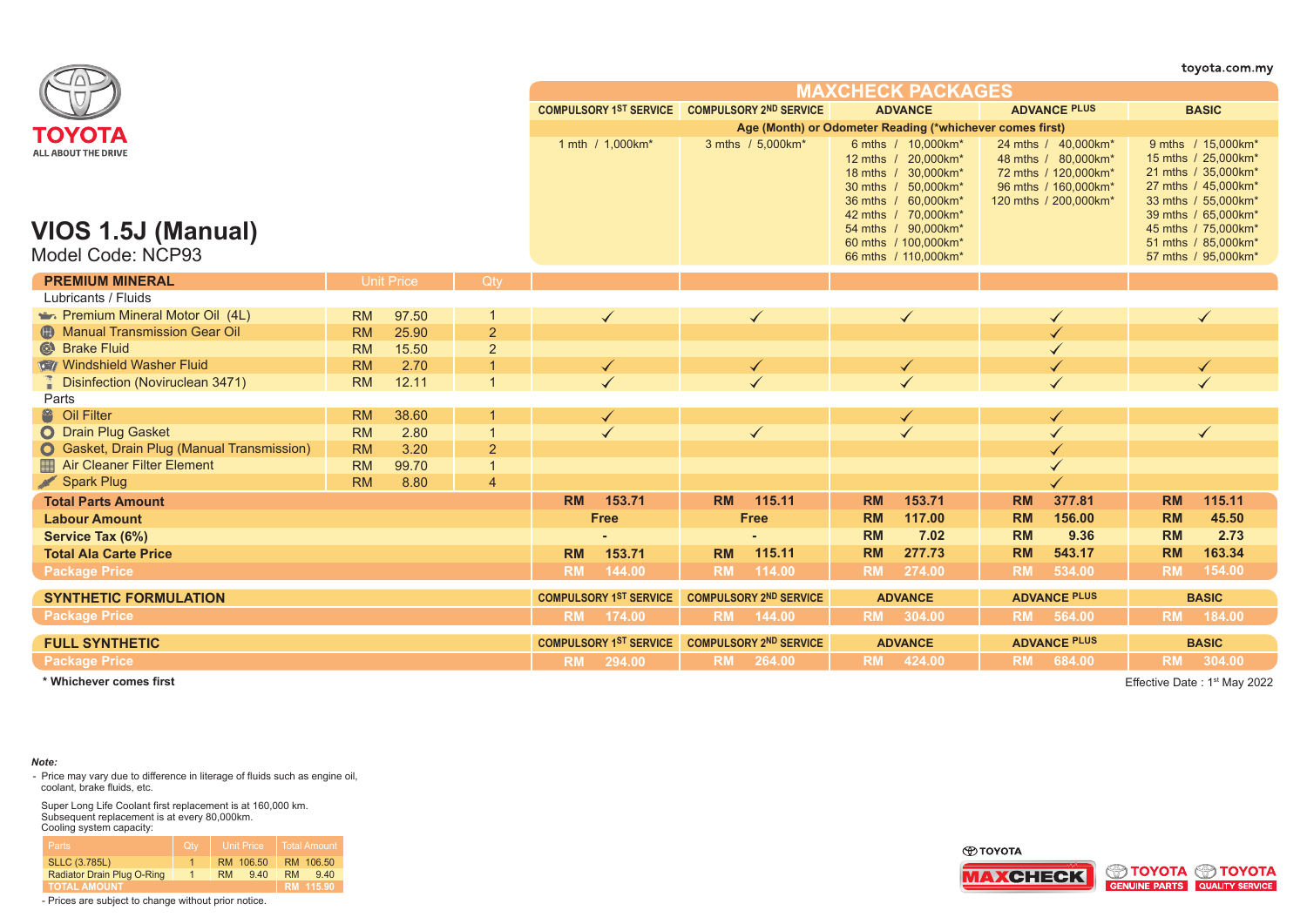|                                                     |           |                   |                |           |                                               |           |                               |           |                                                                                                                                       |           |                                                                                                                     |           | toyota.com.my                                                                                                                         |
|-----------------------------------------------------|-----------|-------------------|----------------|-----------|-----------------------------------------------|-----------|-------------------------------|-----------|---------------------------------------------------------------------------------------------------------------------------------------|-----------|---------------------------------------------------------------------------------------------------------------------|-----------|---------------------------------------------------------------------------------------------------------------------------------------|
|                                                     |           |                   |                |           |                                               |           |                               |           | <b>MAXCHECK PACKAGES</b>                                                                                                              |           |                                                                                                                     |           |                                                                                                                                       |
|                                                     |           |                   |                |           | COMPULSORY 1ST SERVICE COMPULSORY 2ND SERVICE |           |                               |           | <b>ADVANCE</b>                                                                                                                        |           | <b>ADVANCE PLUS</b>                                                                                                 |           | <b>BASIC</b>                                                                                                                          |
| ΤΟΥΟΤΑ                                              |           |                   |                |           |                                               |           |                               |           | Age (Month) or Odometer Reading (*whichever comes first)                                                                              |           |                                                                                                                     |           |                                                                                                                                       |
| <b>ALL ABOUT THE DRIVE</b>                          |           |                   |                |           | 1 mth / 1,000km*                              |           | 3 mths / 5,000km*             |           | 6 mths / 10,000km*<br>12 mths / 20,000km*<br>18 mths / 30,000km*<br>30 mths / 50,000km*<br>36 mths / 60,000km*<br>42 mths / 70,000km* |           | 24 mths / 40,000km*<br>48 mths / 80,000km*<br>72 mths / 120,000km*<br>96 mths / 160,000km*<br>120 mths / 200,000km* |           | 9 mths / 15,000km*<br>15 mths / 25,000km*<br>21 mths / 35,000km*<br>27 mths / 45,000km*<br>33 mths / 55,000km*<br>39 mths / 65,000km* |
| <b>VIOS 1.5E / 1.5G (Auto)</b><br>Model Code: NCP42 |           |                   |                |           |                                               |           |                               |           | 54 mths / 90,000km*<br>60 mths / 100,000km*<br>66 mths / 110,000km*                                                                   |           |                                                                                                                     |           | 45 mths / 75,000km*<br>51 mths / 85,000km*<br>57 mths / 95,000km*                                                                     |
| <b>PREMIUM MINERAL</b><br>Lubricants / Fluids       |           | <b>Unit Price</b> | Qty            |           |                                               |           |                               |           |                                                                                                                                       |           |                                                                                                                     |           |                                                                                                                                       |
| Premium Mineral Motor Oil (4L)                      | <b>RM</b> | 97.50             |                |           | $\checkmark$                                  |           | $\checkmark$                  |           | $\checkmark$                                                                                                                          |           |                                                                                                                     |           |                                                                                                                                       |
| 49 Automatic Transmission Fluid (T-IV)              | <b>RM</b> | 119.30            | $\overline{1}$ |           |                                               |           |                               |           |                                                                                                                                       |           |                                                                                                                     |           |                                                                                                                                       |
| <b><i>S</i></b> Power Steering Fluid                | <b>RM</b> | 26.60             | $\overline{1}$ |           |                                               |           |                               |           |                                                                                                                                       |           |                                                                                                                     |           |                                                                                                                                       |
| Long Life Coolant**                                 | <b>RM</b> | 27.70             | 2              |           |                                               |           |                               |           |                                                                                                                                       |           |                                                                                                                     |           |                                                                                                                                       |
| Strake Fluid                                        | <b>RM</b> | 15.50             | $\overline{2}$ |           |                                               |           |                               |           |                                                                                                                                       |           |                                                                                                                     |           |                                                                                                                                       |
| Windshield Washer Fluid                             | <b>RM</b> | 2.70              | $\overline{1}$ |           |                                               |           |                               |           |                                                                                                                                       |           |                                                                                                                     |           |                                                                                                                                       |
| <b>Disinfection (Noviruclean 3471)</b>              | <b>RM</b> | 12.11             | $\overline{1}$ |           |                                               |           |                               |           |                                                                                                                                       |           |                                                                                                                     |           |                                                                                                                                       |
| Parts                                               |           |                   |                |           |                                               |           |                               |           |                                                                                                                                       |           |                                                                                                                     |           |                                                                                                                                       |
| <sup>8</sup> Oil Filter                             | <b>RM</b> | 38.60             |                |           |                                               |           |                               |           | $\blacktriangledown$                                                                                                                  |           |                                                                                                                     |           |                                                                                                                                       |
| O Drain Plug Gasket                                 | <b>RM</b> | 2.80              | $\overline{1}$ |           |                                               |           | $\checkmark$                  |           |                                                                                                                                       |           |                                                                                                                     |           | $\checkmark$                                                                                                                          |
| Gasket, Drain Plug (ATF)                            | <b>RM</b> | 3.20              | $\overline{1}$ |           |                                               |           |                               |           |                                                                                                                                       |           |                                                                                                                     |           |                                                                                                                                       |
| Air Cleaner Filter Element                          | <b>RM</b> | 80.70             | $\overline{1}$ |           |                                               |           |                               |           |                                                                                                                                       |           |                                                                                                                     |           |                                                                                                                                       |
| Spark Plug                                          | <b>RM</b> | 8.80              | $\overline{4}$ |           |                                               |           |                               |           |                                                                                                                                       |           |                                                                                                                     |           |                                                                                                                                       |
| <b>Total Parts Amount</b>                           |           |                   |                | <b>RM</b> | 153.71                                        | <b>RM</b> | 115.11                        | <b>RM</b> | 153.71                                                                                                                                | <b>RM</b> | 505.11                                                                                                              | <b>RM</b> | 115.11                                                                                                                                |
| <b>Labour Amount</b>                                |           |                   |                |           | <b>Free</b>                                   |           | <b>Free</b>                   | <b>RM</b> | 117.00                                                                                                                                | <b>RM</b> | 156.00                                                                                                              | <b>RM</b> | 45.50                                                                                                                                 |
| Service Tax (6%)                                    |           |                   |                |           |                                               |           |                               | <b>RM</b> | 7.02                                                                                                                                  | <b>RM</b> | 9.36                                                                                                                | <b>RM</b> | 2.73                                                                                                                                  |
| <b>Total Ala Carte Price</b>                        |           |                   |                | <b>RM</b> | 153.71                                        | <b>RM</b> | 115.11                        | <b>RM</b> | 277.73                                                                                                                                | <b>RM</b> | 670.47                                                                                                              | <b>RM</b> | 163.34                                                                                                                                |
| <b>Package Price</b>                                |           |                   |                | <b>RM</b> | 144.00                                        | <b>RM</b> | 114.00                        | <b>RM</b> | 274.00                                                                                                                                | <b>RM</b> | 664.00                                                                                                              | <b>RM</b> | 154.00                                                                                                                                |
| <b>SYNTHETIC FORMULATION</b>                        |           |                   |                |           | <b>COMPULSORY 1ST SERVICE</b>                 |           | <b>COMPULSORY 2ND SERVICE</b> |           | <b>ADVANCE</b>                                                                                                                        |           | <b>ADVANCE PLUS</b>                                                                                                 |           | <b>BASIC</b>                                                                                                                          |
| <b>Package Price</b>                                |           |                   |                | <b>RM</b> | 174.00                                        | <b>RM</b> | 144.00                        | <b>RM</b> | 304.00                                                                                                                                | <b>RM</b> | 694.00                                                                                                              | <b>RM</b> | 184.00                                                                                                                                |
| <b>FULL SYNTHETIC</b>                               |           |                   |                |           | <b>COMPULSORY 1ST SERVICE</b>                 |           | <b>COMPULSORY 2ND SERVICE</b> |           | <b>ADVANCE</b>                                                                                                                        |           | <b>ADVANCE PLUS</b>                                                                                                 |           | <b>BASIC</b>                                                                                                                          |
| <b>Package Price</b>                                |           |                   |                | <b>RM</b> | 294.00                                        | <b>RM</b> | 264.00                        |           | RM 424.00                                                                                                                             |           | RM 814.00                                                                                                           |           | RM 304.00                                                                                                                             |

Effective Date: 1<sup>st</sup> May 2022

### *Note:*

- Price may vary due to difference in literage of fluids such as engine oil, coolant, brake fluids, etc.

Super Long Life Coolant first replacement is at 160,000 km. Subsequent replacement is at every 80,000km. Cooling system capacity:

| Parts                      | Qtv | <b>Unit Price</b> | Total Amount     |
|----------------------------|-----|-------------------|------------------|
| <b>SLLC (3.785L)</b>       |     | RM 106.50         | RM 106.50        |
| Radiator Drain Plug O-Ring |     | 9.40<br><b>RM</b> | <b>RM</b><br>940 |
| <b>TOTAL AMOUNT</b>        |     |                   | RM 115.90        |



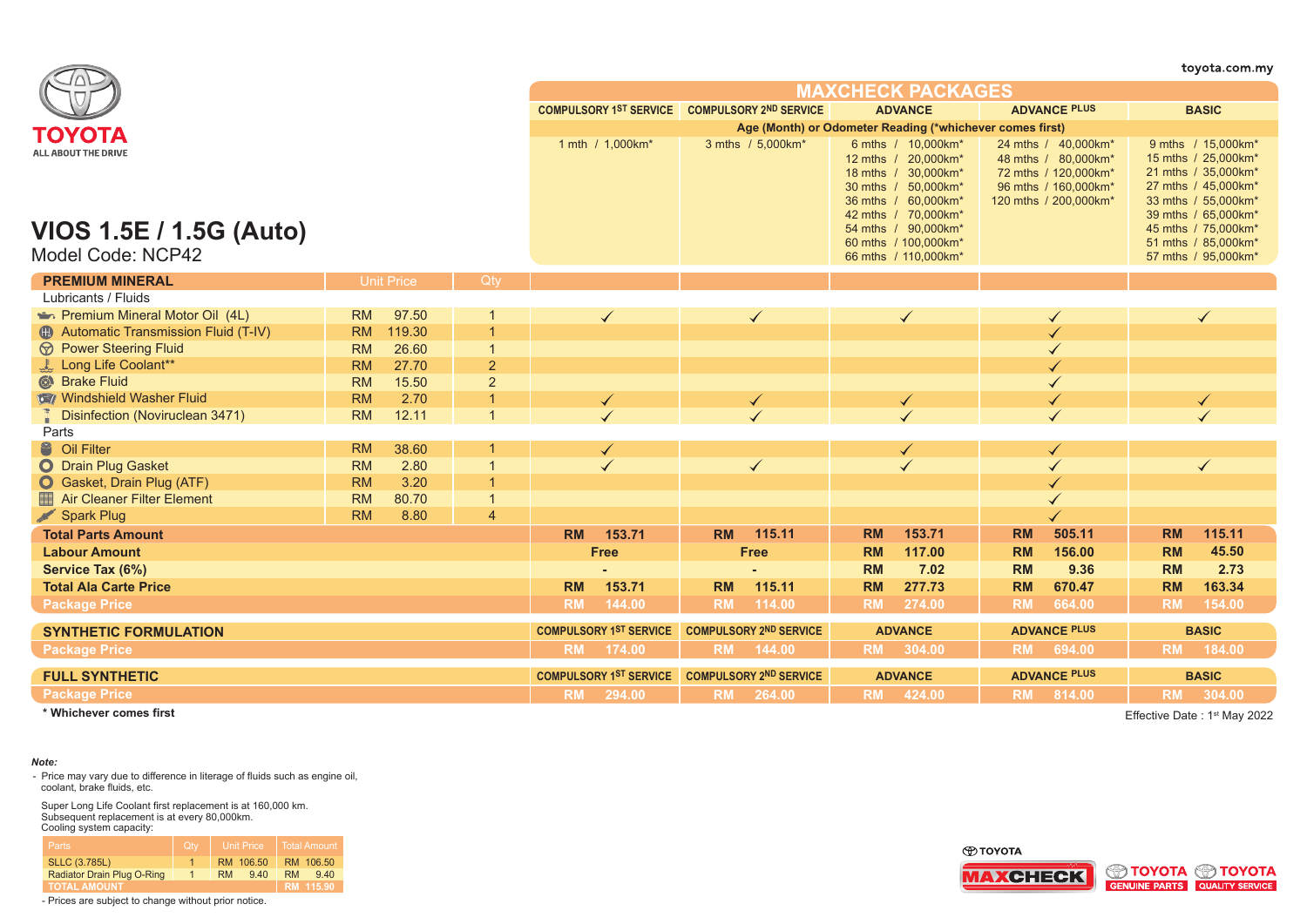|                                                                               |           |                   |                |           |                                               |           |                               |           |                                                                                                                    |           |                                                                                            |           | toyota.com.my                                                                                                   |
|-------------------------------------------------------------------------------|-----------|-------------------|----------------|-----------|-----------------------------------------------|-----------|-------------------------------|-----------|--------------------------------------------------------------------------------------------------------------------|-----------|--------------------------------------------------------------------------------------------|-----------|-----------------------------------------------------------------------------------------------------------------|
|                                                                               |           |                   |                |           |                                               |           |                               |           | <b>MAXCHECK PACKAGES</b>                                                                                           |           |                                                                                            |           |                                                                                                                 |
|                                                                               |           |                   |                |           | COMPULSORY 1ST SERVICE COMPULSORY 2ND SERVICE |           |                               |           | <b>ADVANCE</b>                                                                                                     |           | <b>ADVANCE PLUS</b>                                                                        |           | <b>BASIC</b>                                                                                                    |
| ΤΟΥΟΤΑ                                                                        |           |                   |                |           |                                               |           |                               |           | Age (Month) or Odometer Reading (*whichever comes first)                                                           |           |                                                                                            |           |                                                                                                                 |
| ALL ABOUT THE DRIVE                                                           |           |                   |                |           | 1 mth / 1,000km*                              |           | 3 mths / 5,000km*             |           | 6 mths / 10,000km*<br>12 mths / 20,000km*<br>18 mths / 30,000km*<br>30 mths / 50,000km*                            |           | 24 mths / 40,000km*<br>48 mths / 80,000km*<br>72 mths / 120,000km*<br>96 mths / 160,000km* |           | 9 mths / 15,000km*<br>15 mths / 25,000km*<br>21 mths / 35,000km*<br>27 mths / 45,000km*                         |
| <b>VIOS</b><br>1.5S / 1.5GX / 1.5G / 1.5E / 1.5J (Auto)<br>Model Code: NSP151 |           |                   |                |           |                                               |           |                               |           | 36 mths / 60.000 km*<br>42 mths / 70,000km*<br>54 mths / 90,000km*<br>60 mths / 100,000km*<br>66 mths / 110,000km* |           | 120 mths / 200,000km*                                                                      |           | 33 mths / 55,000km*<br>39 mths / 65,000km*<br>45 mths / 75,000km*<br>51 mths / 85,000km*<br>57 mths / 95,000km* |
| <b>PREMIUM MINERAL</b>                                                        |           | <b>Unit Price</b> | Qty            |           |                                               |           |                               |           |                                                                                                                    |           |                                                                                            |           |                                                                                                                 |
| Lubricants / Fluids                                                           |           |                   |                |           |                                               |           |                               |           |                                                                                                                    |           |                                                                                            |           |                                                                                                                 |
| <b>Premium Mineral Motor Oil (4L)</b>                                         | <b>RM</b> | 97.50             |                |           | $\checkmark$                                  |           |                               |           | $\checkmark$                                                                                                       |           |                                                                                            |           |                                                                                                                 |
| <b>C</b> Brake Fluid                                                          | <b>RM</b> | 15.50             | $\overline{2}$ |           |                                               |           |                               |           |                                                                                                                    |           |                                                                                            |           |                                                                                                                 |
| Windshield Washer Fluid                                                       | <b>RM</b> | 2.70              |                |           | $\checkmark$                                  |           | $\checkmark$                  |           | $\checkmark$                                                                                                       |           |                                                                                            |           |                                                                                                                 |
| <b>Disinfection (Noviruclean 3471)</b>                                        | <b>RM</b> | 12.11             |                |           |                                               |           |                               |           |                                                                                                                    |           |                                                                                            |           |                                                                                                                 |
| Parts                                                                         |           |                   |                |           |                                               |           |                               |           |                                                                                                                    |           |                                                                                            |           |                                                                                                                 |
| <sup>8</sup> Oil Filter                                                       | <b>RM</b> | 38.60             |                |           | $\checkmark$                                  |           |                               |           | $\checkmark$                                                                                                       |           |                                                                                            |           |                                                                                                                 |
| O Drain Plug Gasket                                                           | <b>RM</b> | 2.80              | $\overline{1}$ |           |                                               |           | $\checkmark$                  |           |                                                                                                                    |           |                                                                                            |           | ✓                                                                                                               |
| Air Cleaner Filter Element                                                    | <b>RM</b> | 91.40             | $\mathbf 1$    |           |                                               |           |                               |           |                                                                                                                    |           |                                                                                            |           |                                                                                                                 |
| <b>Total Parts Amount</b>                                                     |           |                   |                | <b>RM</b> | 153.71                                        | <b>RM</b> | 115.11                        | <b>RM</b> | 153.71                                                                                                             | <b>RM</b> | 276.11                                                                                     | <b>RM</b> | 115.11                                                                                                          |
| <b>Labour Amount</b>                                                          |           |                   |                |           | <b>Free</b>                                   |           | <b>Free</b>                   | <b>RM</b> | 117.00                                                                                                             | <b>RM</b> | 162.50                                                                                     | <b>RM</b> | 45.50                                                                                                           |
| Service Tax (6%)                                                              |           |                   |                |           |                                               |           |                               | <b>RM</b> | 7.02                                                                                                               | <b>RM</b> | 9.75                                                                                       | <b>RM</b> | 2.73                                                                                                            |
| <b>Total Ala Carte Price</b>                                                  |           |                   |                | <b>RM</b> | 153.71                                        | <b>RM</b> | 115.11                        | <b>RM</b> | 277.73                                                                                                             | <b>RM</b> | 448.36                                                                                     | <b>RM</b> | 163.34                                                                                                          |
| <b>Package Price</b>                                                          |           |                   |                | <b>RM</b> | 144.00                                        | <b>RM</b> | 114.00                        | <b>RM</b> | 274.00                                                                                                             | <b>RM</b> | 444.00                                                                                     | <b>RM</b> | 154.00                                                                                                          |
| <b>SYNTHETIC FORMULATION</b>                                                  |           |                   |                |           | <b>COMPULSORY 1ST SERVICE</b>                 |           | <b>COMPULSORY 2ND SERVICE</b> |           | <b>ADVANCE</b>                                                                                                     |           | <b>ADVANCE PLUS</b>                                                                        |           | <b>BASIC</b>                                                                                                    |
| <b>Package Price</b>                                                          |           |                   |                | <b>RM</b> | 174.00                                        | <b>RM</b> | 144.00                        |           | RM 304.00                                                                                                          | <b>RM</b> | 474.00                                                                                     | <b>RM</b> | 184.00                                                                                                          |
| <b>FULL SYNTHETIC FORMULATION - 5W 40</b>                                     |           |                   |                |           | <b>COMPULSORY 1ST SERVICE</b>                 |           | <b>COMPULSORY 2ND SERVICE</b> |           | <b>ADVANCE</b>                                                                                                     |           | <b>ADVANCE PLUS</b>                                                                        |           | <b>BASIC</b>                                                                                                    |
| <b>Package Price</b>                                                          |           |                   |                | <b>RM</b> | 294.00                                        | <b>RM</b> | 264.00                        |           | RM 424.00                                                                                                          |           | RM 594.00                                                                                  |           | RM 304.00                                                                                                       |
| <b>FULL SYNTHETIC FORMULATION - 0W 20</b>                                     |           |                   |                |           | <b>COMPULSORY 1ST SERVICE</b>                 |           | <b>COMPULSORY 2ND SERVICE</b> |           | <b>ADVANCE</b>                                                                                                     |           | <b>ADVANCE PLUS</b>                                                                        |           | <b>BASIC</b>                                                                                                    |
| <b>Package Price</b>                                                          |           |                   |                | <b>RM</b> | 204.00                                        | <b>RM</b> | 174.00                        |           | RM 334.00                                                                                                          |           | RM 504.00                                                                                  |           | RM 214.00                                                                                                       |

coolant, brake fluids, etc.

Cooling system capacity:

*Note:*

Effective Date : 1st May 2022

- Continuously Variable Transmission (CVT) Fluid recommended replacement is at every 80,000km Continuously Variable Transmission capacity:

| <b>Parts</b>              | <b>Qty</b> | Unit Price        | <b>Total Amount</b> | <b>Package Price</b> |
|---------------------------|------------|-------------------|---------------------|----------------------|
| <b>CVT Fluid FE</b>       |            | RM 218.50         | RM 218.50           |                      |
| Gasket, Drain Plug (ATF)  |            | 2.80<br><b>RM</b> | <b>RM</b><br>2.80   |                      |
| Gasket, Filler Plug (ATF) |            | <b>RM</b><br>3.20 | <b>RM</b><br>3.20   |                      |
| Labour                    |            |                   | <b>RM</b><br>65.00  |                      |
| Serv.Tax 6%               |            |                   | <b>RM</b><br>3.90   |                      |
| <b>TOTAL AMOUNT</b>       |            |                   | RM 293.40           | RM 290.00            |

Iridium Spark Plugs are replaced at every 100,000 km.

| Parts /             | <b>Qtv</b> |             |                       | Unit Price   Total Amount   Package Price |
|---------------------|------------|-------------|-----------------------|-------------------------------------------|
| Iridium Spark Plug  |            | 89.30<br>RM | RM 357.20             | RM 350.00                                 |
| <b>TOTAL AMOUNT</b> |            |             | RM 357.20   RM 350.00 |                                           |

- Prices are subject to change without prior notice.

Radiator Drain Plug O-Ring | 1 | RM 9.40 | RM 9.40

**TOTAL AMOUNT RM 115.90**

SLLC (3.785L) 1 RM 106.50 RM 106.50 1

- Price may vary due to difference in literage of fluids such as engine oil,

Super Long Life Coolant first replacement is at 160,000 km. Subsequent replacement is at every 80,000km.

**O TOYOTA**